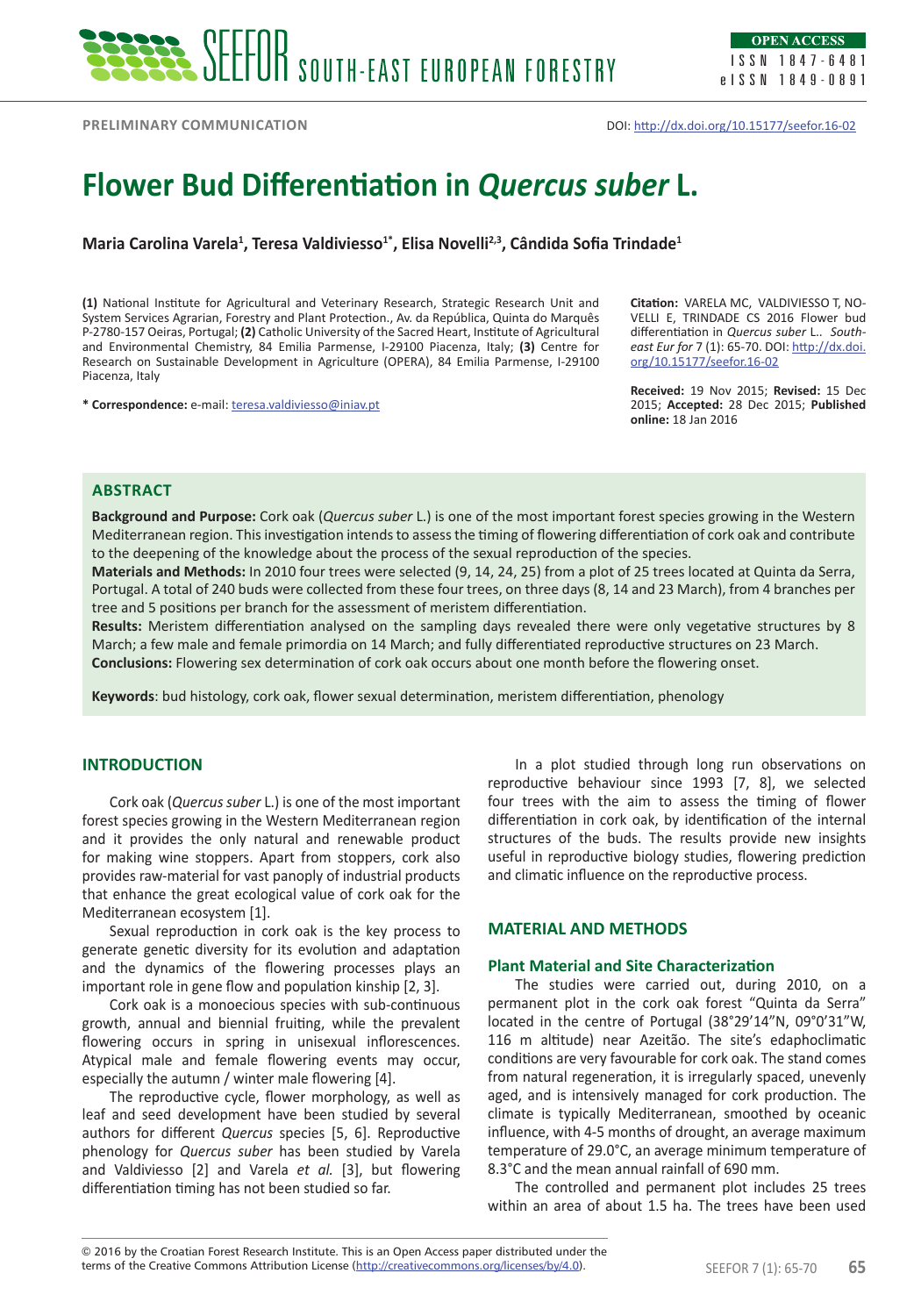for long run population genetic studies since 1993, analysing the reproductive behaviour at the level of flowering/fruiting ability and flowering phenology. Flower and fruit production is evaluated by degrees of 1, 2 and 3 [3]:

- − degree 1 null or negligible production of male flowers or fruits,
- − degree 2 about half of the productive part of the crown exhibits male flowers or fruits,
- − degree 3 the tree exhibits male flowers or fruits in large quantity.

For this study we chose four trees (9, 14, 24 and 25) with a discriminating pattern of reproductive profile characterized from 1993 to 2009 [7, 8], and assessed in terms of phenology, the amount of male flowering and acorn production (Figure 1).

Regarding bud burst and male flowering phenology, tree 24 was always the first to flower and above plot-average on male flowering quantity and acorn production; tree 14 was late in phenology, with a large quantity of male flowers and average in acorn production; tree 9 was intermediate in phenology, with a large quantity of male flowers and under plot-average in acorn production. Tree 25 was added to the plot in 2009 due to significant atypical female flowering by the end of June.

The choice of the sampling dates as well as the number of buds per branch (5) was based on our previous knowledge [7, 8] about the species and plot flowering behaviour. The study used a total of 240 buds. In each tree we picked four branches and five buds per branch on three days (8, 14, and 23 March) to a total of 60 buds per tree. On each tree the branches were randomly chosen and the buds were numbered from 1 to 5 (from top to bottom). After collecting these sampling data, we also collected the material during flowering season (13 May)

needed for the assessment of gamete synchronization and embryo development (9 October).

#### **Histology**

Buds were fixed, during at least 48 hours, in FAA 1:1:18 - formalin:acetic acid:ethanol (70%) at 4°C [9, 10]. Hydration was achieved through progressive ethanol/water series. Buds were put into polyethylene glycol - PEG. Embedded specimens were sectioned on a rotary microtome Reichert in increments of 10 µm and were stained with tuluidine blue. Permanent mounts were prepared using Canada balsam for light microscope observation.

Digital images of the histological sections were obtained with a ProgRes® CapturePro 2.8 - JENOPTIK Optical Systems coupled to an Olympus BX41 microscope, and were electronically processed using the software ProgRes® Systeme - JENOPTIK Optical Systems.

#### **RESULTS**

#### **Meristem Differentiation**

Through histological observation we could identify four stages of meristem differentiation within the buds:

- − vegetative (Figure 2a),
- − differentiated for reproductive structures but sexually undetermined (Figure 2b),
- primordium of male flowers with anther primodia developed (Figure 2c),
- − primordium of female flowers/vegetative, i.e. mixed buds which are in accordance with cork oak ovuliferous flowers' developmental behaviour that occurs always at the axil of the new leaves (Figure 2d).



#### **Means for male flowering and acoorn production (degree) 1993-2010**

**FIGURE 1.** Male flowering and acorn production of *Quercus suber* trees selected for the study based on degree rate: degree 1 - null or negligible production of male flowers or fruits; degree 2 - about half of the productive part of the crown exhibits male flowers or fruits; degree 3 - the tree exhibits male flowers or fruits in large quantity. Trees are compared through the mean production from 1993 to 2010.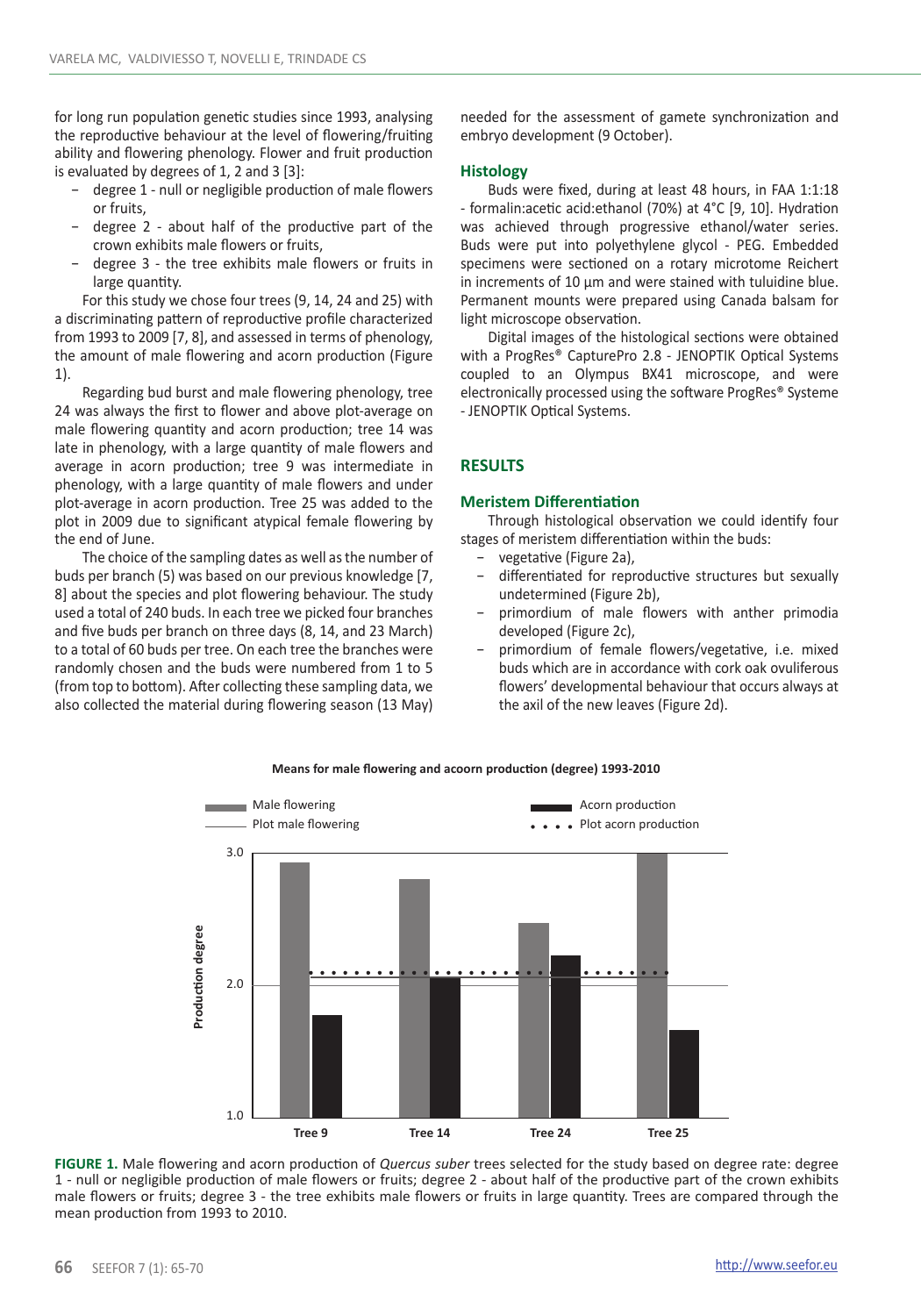

**FIGURE 2.** Histological longitudinal sections of key bud stages: **a)** vegetative bud (vm - vegetative meristem), **b)** differentiated bud without sexual determination (dif n sex det), **c)** primordial of male inflorescence (ap - anther primordium), **d)** female inflorescence (ffp - female flower primordium).

On 8 March, all the trees had meristematic activity dominated by leaf primordium (vegetative structures). A small part of the buds already had meristematic differentiation, but without sexual determination being therefore classified as "Sex-Undetermined". Sexual determination was patent only on a very small proportion of the buds for male flowers and only on trees 14 and 24 (Figure 3a, b). No sex differentiated structures were visible on buds in position 2 and female structures were patent only on buds in position 4. On this day tree 9 and tree 25 revealed to be the latest on sex flower determination.

On 14 March about 40% of structures were still "Sex-Undetermined" on trees 14, 24 and 25 (Figure 4a, b). Tree 9

had the smaller proportion of "Sex-Undetermined" structures and the higher amount of anther-primordia developed structures. On this day ovuliferous flowers were evident in all buds except in position 1. For all positions the proportion of "Sex-Undetermined" meristematic development was still significant.

On 23 March, all structures were fully determined on all four trees studied (Figure 5a, b). Undifferentiated structures were no longer present and sexual structures were already defined. Male flowering was dominant on buds in positions 2 and 4. Tree 9 kept the pattern of male flowering dominance over the ovuliferous structures, which is consistent with the pattern observed during the period of 1983-2010.



**FIGURE 3.** Quantification of bud determination comparing tree and bud positions (pos.) on a branch (veg - vegetative, ind - undifferentiated,  $\sqrt{2}/\text{veg}$  - primordia of female inflorescences with vegetative buds, primordia of male inflorescences by 8 March 2010).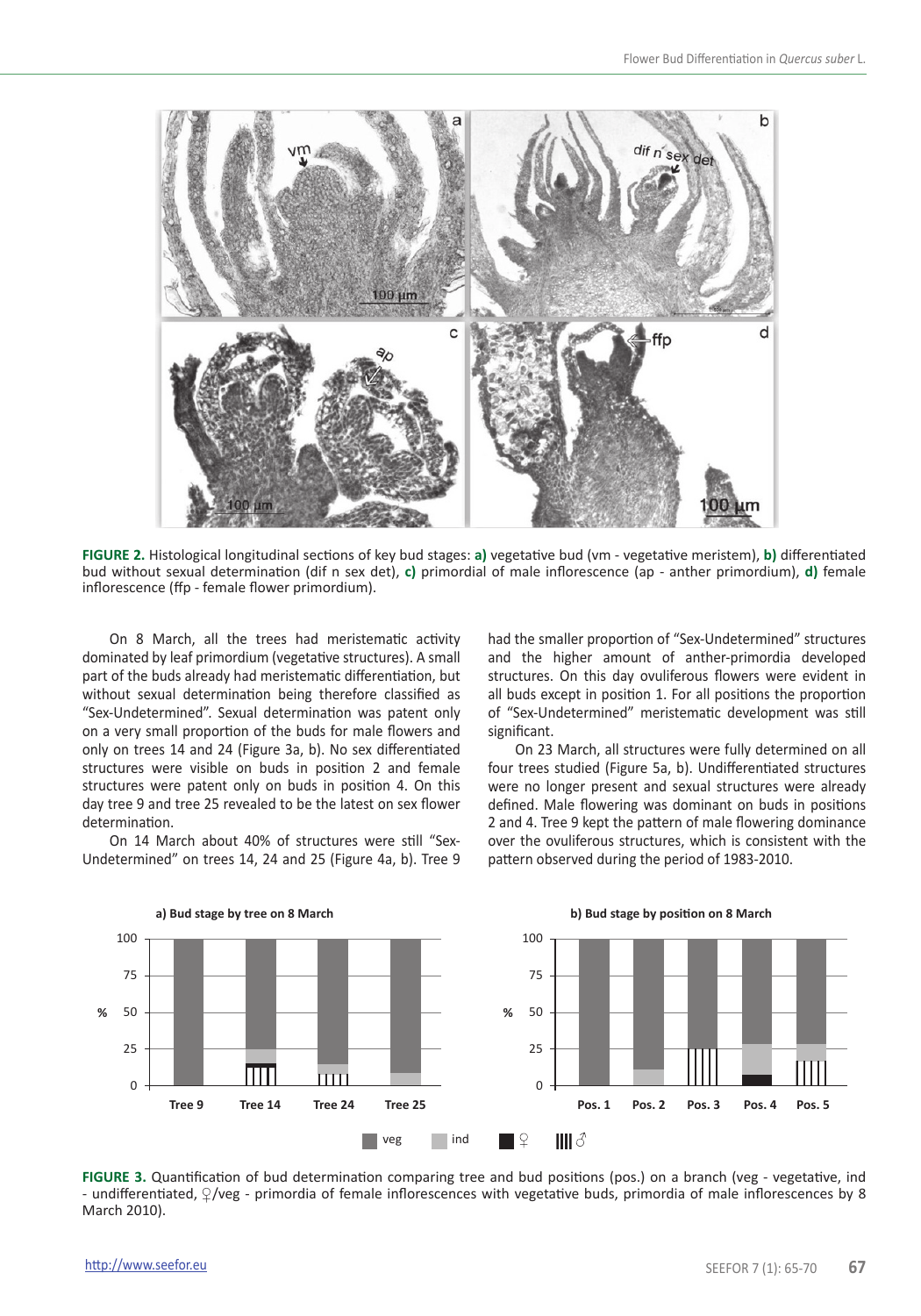

**FIGURE 4.** Quantification of bud determination comparing tree and bud positions (pos.) on a branch (veg - vegetative, ind - undifferentiated,  $\sqrt{2}/\text{veg}$  - primordia of female inflorescences with vegetative buds, primordia of male inflorescences at 14 March 2010).

After the last samplings, we also collected the material during flowering season for the assessment of gamete synchronization and embryo development (between 13 May and 9 October).

On 13 May we found male flowers in different phenological stages, both on and between trees, although four trees maintained the characteristic time lag phenological profile. A part of male flowers were immature, before anthesys, having the tetrads visible (Figure 6a) and another part with dehiscent anthers had pollen grains fully developed (Figure 6b). On the same date female flowers were externally formed and receptive in general, but ovules were immature, exhibiting only primordia as patent in Figure 6c. On 9 October the fruits were not mature but the embryo was completely formed (Figure 6d) i.e. one or two months before acorn falling.

#### **DISCUSSION**

On 8 March, about 6-8 weeks prior to flower emergence, the meristematic activity was dominated by leaf primordia (vegetative structures) and only a few sexdetermined structures were patent, with male dominance. Yet leaf primordia which were visible may envelop axillary meristem which will evolve for female flowers. On 14 March, differentiation towards sex determination was in progress, but the sex of many of the inflorescences remained of undetermined profile. Only on 23 March, about one month prior to the emergence of flowers, both male and female inflorescences were clearly sexually defined.

With the histological observations of samplings in May we could confirm the immaturity of the female gametophyte during the pollination phase [4]. In October we found that although the fruit was still in development, the embryo was fully formed.

Further observations over a period of several years on trees of different reproductive behaviour and under different climatic/weather conditions should be performed in order to obtain a comprehensive model for *Quercus suber*.

Since no signs of aborted structures from the opposite sex were visible at any flower primordia, we considered the hypothesis that cork oak's unisexual flowering is of 'type II' [11], i.e. sex determination occurs before the initiation of stamens and carpels.



**a) Bud stage by tree on 23 March b) Bud stage by position on 23 March**

**FIGURE 5.** Quantification of bud determination comparing tree and bud positions (pos.) on a branch (veg - vegetative, ind - undifferentiated,  $\frac{1}{2}$ /veg - primordia of female inflorescences with vegetative buds, primordia of male inflorescences at 23 March 2010).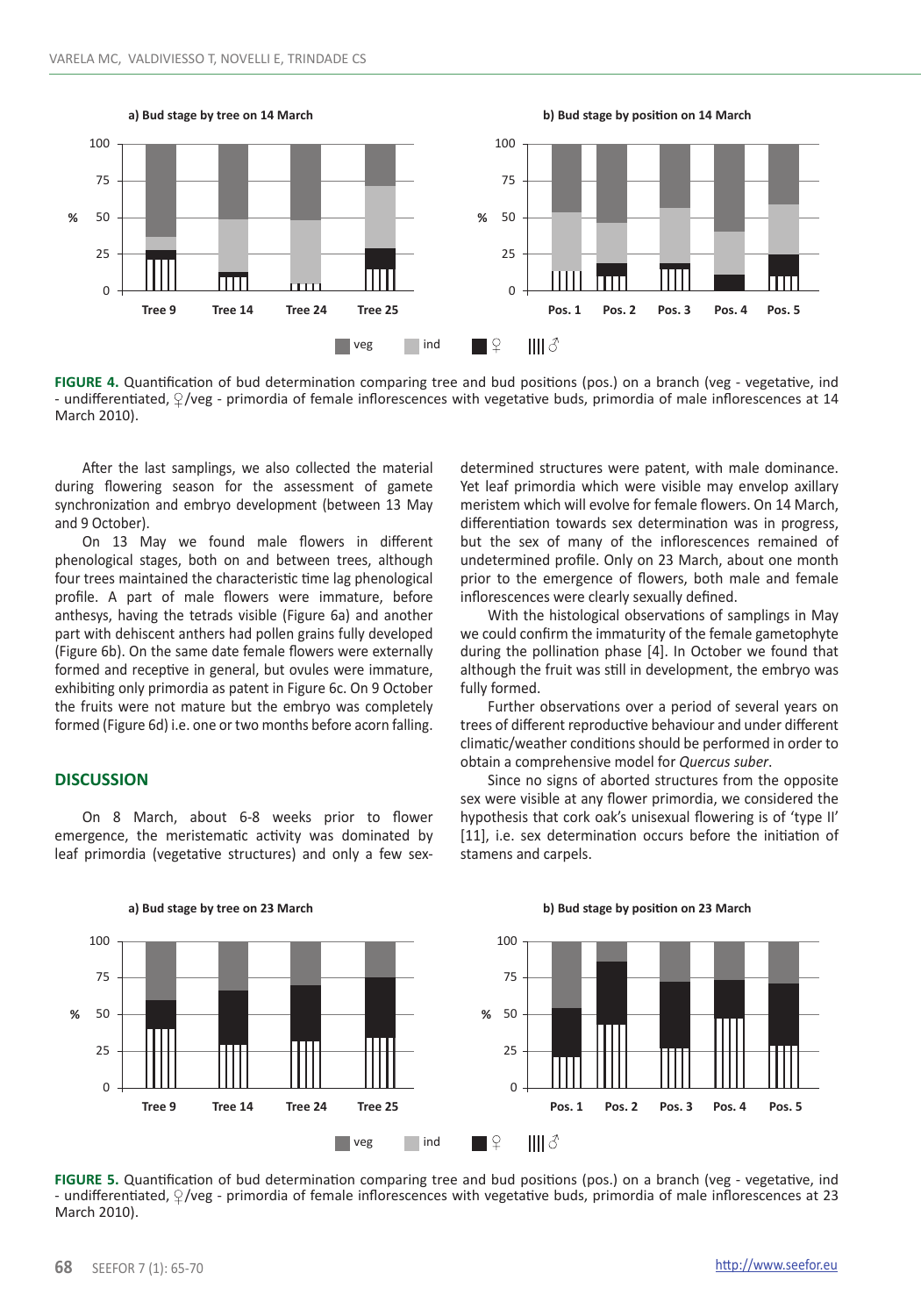

**FIGURE 6.** Histological sections on 13 May: **a)** male flower with tetrads (t), bar 100µm; **b)** pollen grains (pg) within an anther, bar 50µm; **c)** female flower with immature ovules (io), bar 50µm on 9 October; **d)** embryo completely formed, bar 500µm.

The results point out that the flowering sex determination in cork oak may occur very late devoid of well-defined differentiation season as it happens with the *Fagacea* species *Juglans regia* [12] and *Castanea sativa* [13] which is consistent with the sub-continuous growing profile of the species.

If the pattern observed in this study will remain in other regions of cork oak distribution, reliable flowering prediction by bud sampling, for further use on flowering genomics, fruiting preview, gender balance on seedorchards, the management of effective size on conservation of genetic resources on endangered small populations, shall be performed only about one month before bud burst is foreseen.

## **CONCLUSIONS**

The results indicate that at Quinta da Serra the flowering sex determination of cork oak occurs in close proximity to the flowering onset, i.e. about one month ahead, which is consistent with the sub-continuous growing profile of the species.

The results of the histological study confirmed the longrun phenological and reproductive profile of the selected trees, reinforcing that the behaviour is systematic and most likely under genetic control. Indeed the tree 24 was the first to begin bud differentiation which is in accordance with its early flowering phenology and tree 9, whose flowering profile is predominantly male, was the one with higher percentage of male primordia.

We consider that the results provide useful insights for the management of acorn production, the conservation of genetic resources, the adaptation of the species under climate change scenarios and evolution.

#### **Acknowledgements**

We would like to thank Quinta da Serra owners by facilitating access to the plot.

#### **Funding**

Project NATO Science of Peace "Preventive and Remediation Strategies for Continuous Elimination of Poly-Chlorinated Phenols from Forest Soils and Ground Waters" (SfP - 981674) for the PhD grant of Elisa Novelli.

#### **REFERENCES**

- 1. VARELA MC 2007 Processo do Símbolo da Cortiça, CorkMark Ed. EFN-INIA, Oeiras, Portugal
- 2. VARELA MC, VALDIVIESSO T 1996 Phenological phases of *Quercus suber* L. flowering. *Forest Genetics* 3 (2): 93-102
- 3. VARELA MC, BRÁS R, BARROS IR, OLIVEIRA P, MEIERROSE C 2008 Opportunity for hybridization between two oak species in mixed stands as monitored by the timing and intensity of pollen production. *Forest Ecol Manag* 256 (8): 1546-1551. DOI: http://dx.doi.org/10.1016/j.foreco.2008.06.049
- 4. NATIVIDADE JV 1950 Subericultura. Direção Geral dos Serviços Florestais e Aquícolas, Lisboa, Portugal, 387 p
- 5. SORK VL, BRAMBLE J, SEXTON O 1993 Ecology of mastfruiting in three species of North American deciduous oaks. *Ecology* 74: 528-541
- 6. DOCOUSSO A, MICHAUD H, LUMARET R 1993 Reproduction and gene flow in the genus *Quercus* L. *Ann For Sci* 50 (Suppl. 1): 91-106. DOI: http://dx.doi.org/10.1051/forest:19930708